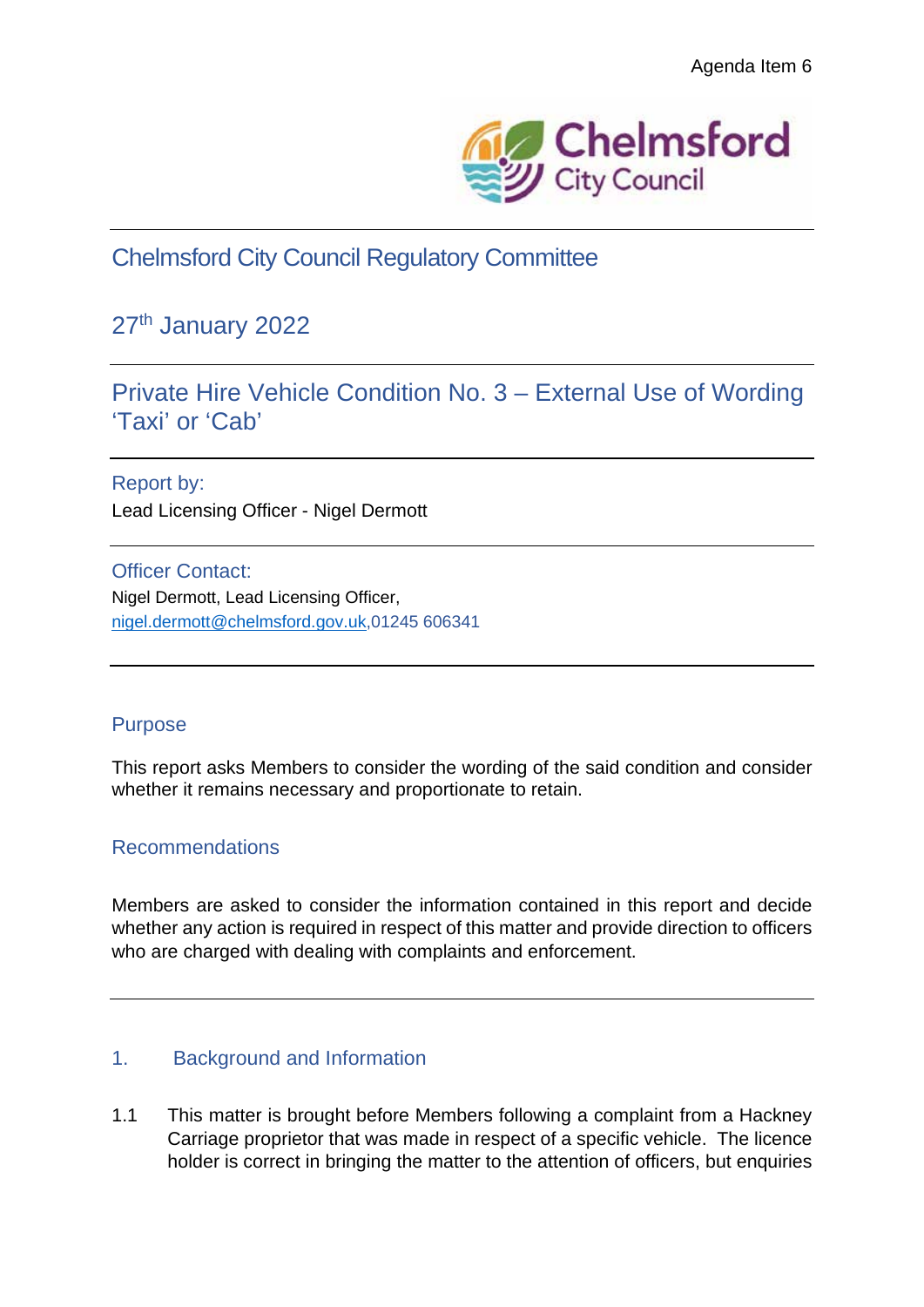revealed that the issue is wider than only one vehicle. Licensing officers have never received a complaint from a member of the public that a private hire vehicle was presented as being available for immediate hire.

1.2 Private Hire vehicle licences are issued with a number of conditions that a licence holder must comply with. In particular, condition 3 states:

*No private hire vehicle shall have roof signs or display the words "Taxi" or "Cab"*

- 1.3 Under section 64 of the Transport Act 1980 it is an offence in respect of vehicles other than Hackney Carriages to display on or above the roof of a vehicle any sign which consists of the word "taxi" or "cab" (whether in the singular or plural), or "hire", or any word of similar meaning or appearance. Section 64 also prohibits on or above the roof of the vehicle "any sign, illumination, or other feature which may suggest that the vehicle is a taxi". This agenda item does not refer to roof signs but to wording elsewhere in the vehicle using the word 'Taxi' or 'Cab' as might also infer the availability for immediate hire.
- 1.4 It should be noted that the main difference between condition 3 and section 64 is as follows. Condition 3 contains an absolute prohibition on roof signs; it also prohibits the display of the words "Taxi" or "Cab" *anywhere* on the vehicle e.g. the side doors. Section 64, however, is regulates the roof area of the vehicles only; it does not apply to other areas of the vehicle.
- 1.5 Members should also note that section 64, being a legislative provision, is applicable irrespective of whether a licensing authority has attached a condition to a private hire vehicle licence which prohibits or otherwise regulates signage. In other words, whilst it is open to a licensing authority to attach a licence condition which is more extensive in terms of prohibiting signage etc, such condition cannot override or "cancel out" the restrictions set out in section 64.
- 1.6 Not all licensing authorities have such a condition. The DfT taxi standards recommends collaboration at a local level with neighbouring authorities (para. 3.13) and in the spirit of that recommendation Appendix A sets out the position of neighbouring licensing authorities. From the 12 licensing authorities taken into consideration there appears to be no consistent condition in relation to this matter.
- 1.7 The word 'cab' is derived from the word 'minicab'. This is a phrase reserved for Private Hire vehicles (PHV), but when on a roof sign it might infer availability for immediate hire. It is the potential perception of availability for immediate hire that members are asked to consider – that is to say, the possibility that signage of this kind might lead the public to think that a PHV can be hailed in the street or approached at the roadside. Some of the vehicles bearing these words are actually Hackney carriages working for Private Hire Operators.
- 1.8 Condition 3 has been in place a number of years without any apparent enforcement. This has led to Operators such as Fareway Taxi's, Fast Taxis,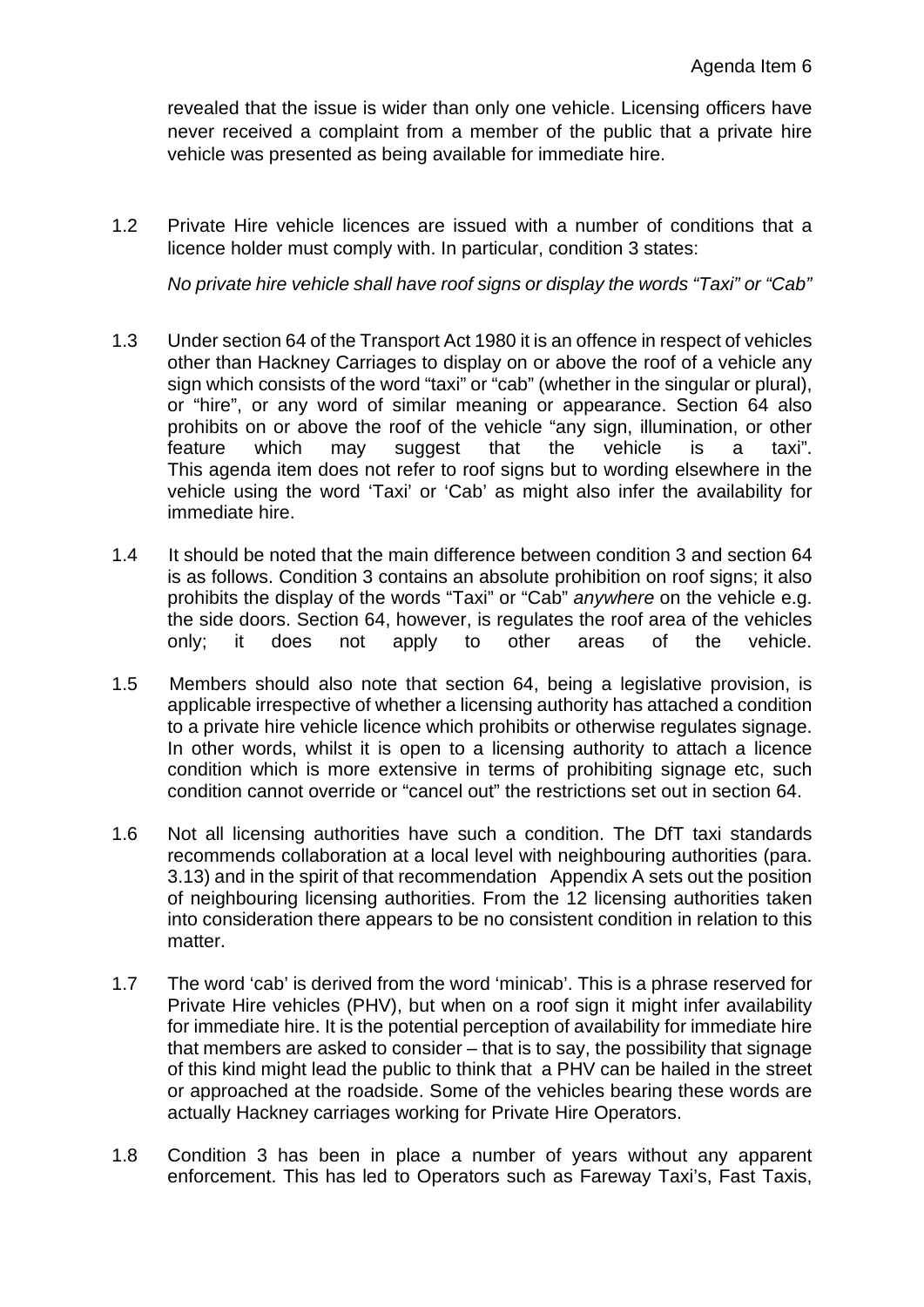Chelmsford City Cabs and Happi[cabs] using on a considerable number of vehicles words or words that are formed partly of the word 'Taxi' or 'Cab' e.g., Happi[cabs].

- 1.9 To enforce this condition with immediate effect would have a significant financial impact on Private Hire Operators and might even cause a change of business name (although this issue affects only vehicles and not business names or advertising). It is for this reason members are asked to consider a solution.
- 1.10 There are no complaints from the public or information to suggest that having this wording has in fact misled anybody. Merely a complaint that a licence condition is being breached.

## 2. Recommendation

2.1 Given that licensing officers deal with complaints on a regular basis made by both licence holders and the public it is felt appropriate that a recommendation is proposed to Members.

Members are asked to consider the removal of the current condition 3 as being shown from experience as irrelevant given the legislation under s.64 Transport Act 1980 and a condition requiring the permission of the authority before the display of signage or logos etc on any vehicle, not just advertising.

Should Members decided to retain the condition they are asked for guidance in respect of its enforcement. There has been no enforcement in respect of this condition to date due to no complaint received from a member of the public and no apparent abuse by a licence holder. If it is decided that the condition should remain, the following options are available:

- a) To implement the condition as required forthwith
- b) To implement the requirement within a timescale agreed by members.
- c) To implement the requirement at the next replacement or relicensing of the existing licensed vehicle.

#### List of Appendices:

Appendix A – Shows conditions on a PHV licence as required by neighbouring licensing authorities

#### Background reading:

Taxi Licensing Policy and supporting document – Private Hire Vehicle conditions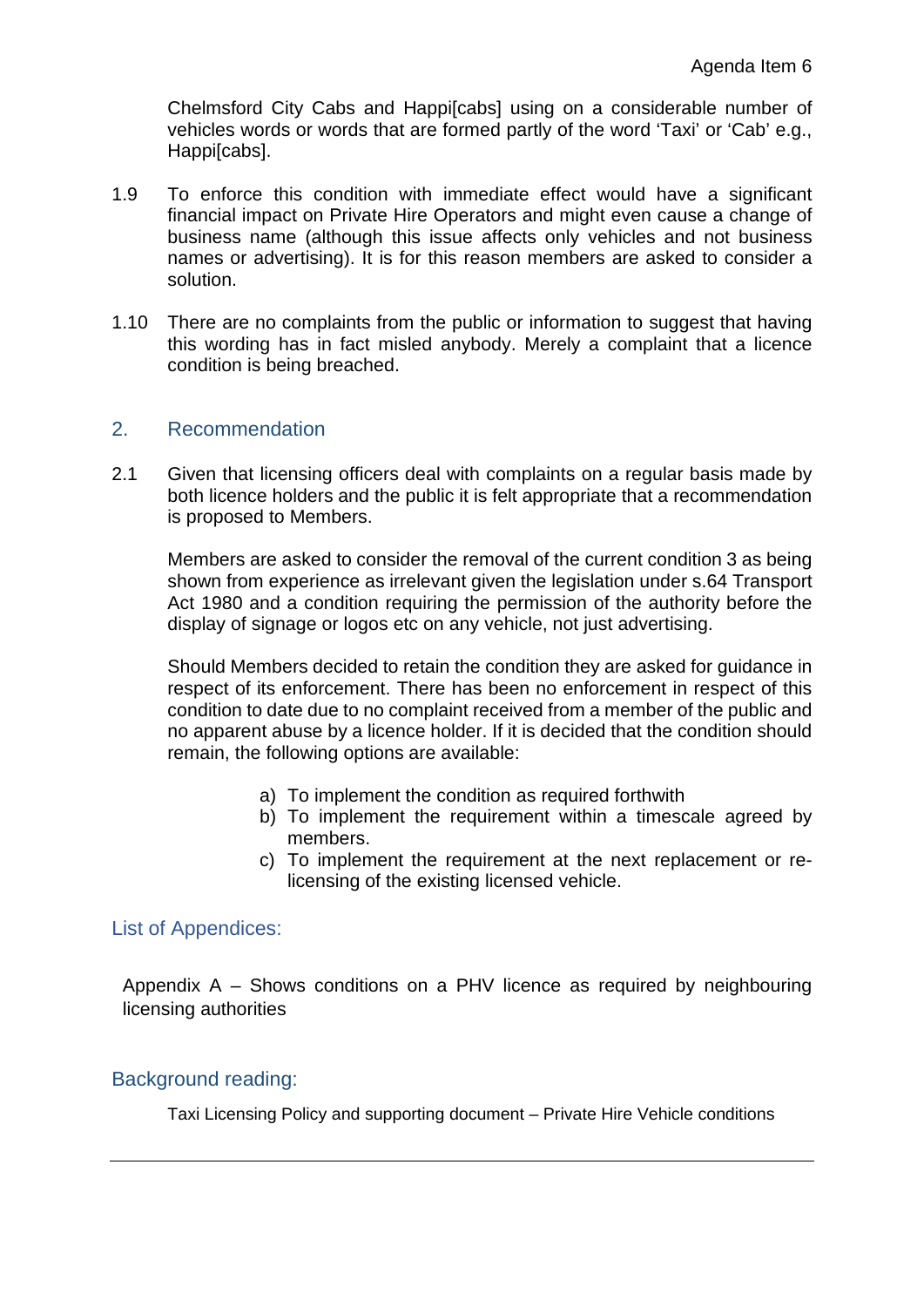# Corporate Implications

Legal/Constitutional: None

Financial: None

Potential impact on climate change and the environment: None

Contribution toward achieving a net zero carbon position by 2030: None

Personnel: None.

Risk Management: None

Equality and Diversity: None

Health and Safety: None

Digital: None

Other: None